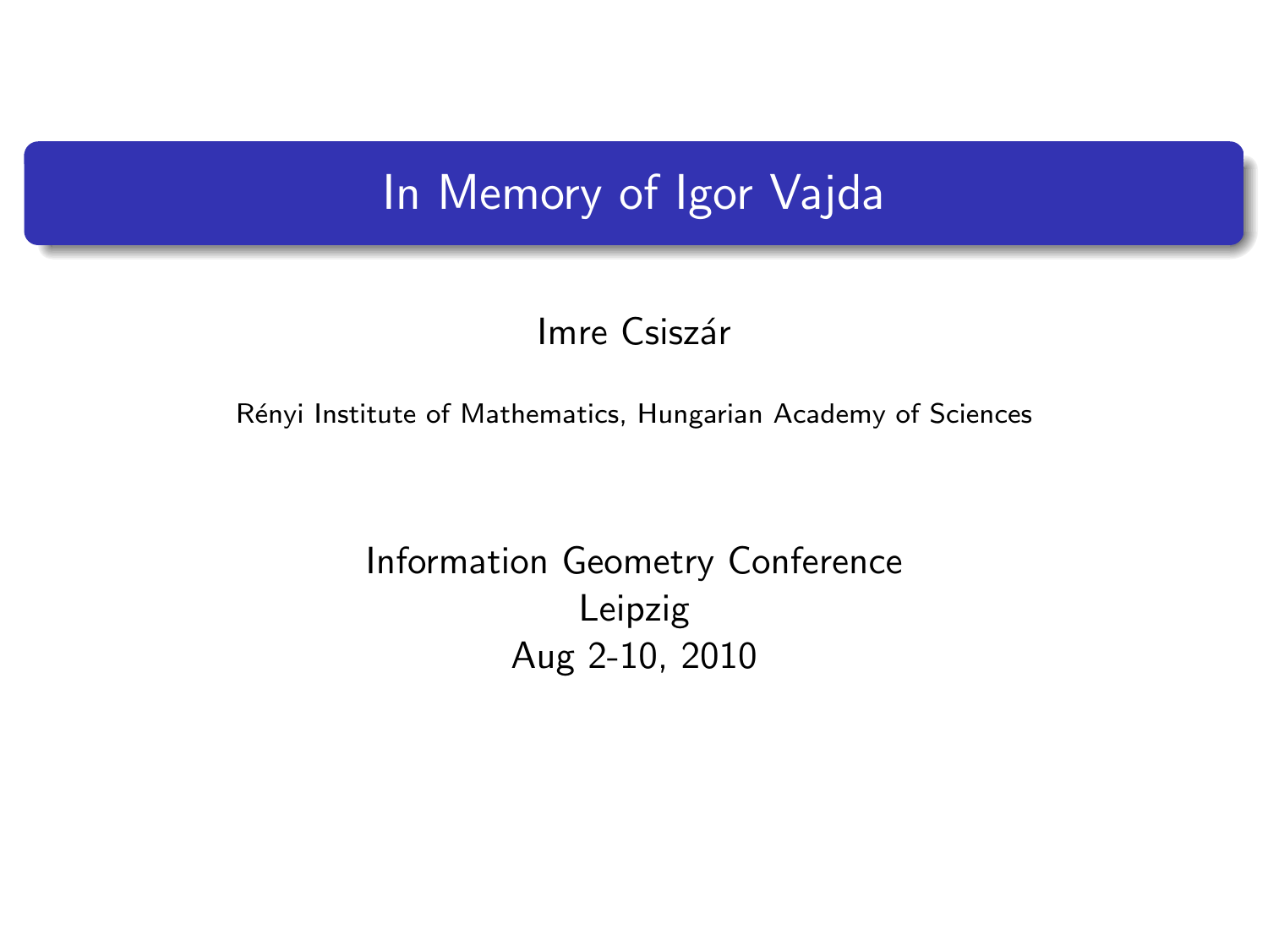- **•** Born 1942
- **Graduated 1965, Czech Technical University**
- PhD 1968, Charles University, Prague
- Work: UTIA (Institute of Information Theory and Automation, Czech Academy of Sciences); member of Board of UTIA: 1990
- Visiting Professor: Catholic Universiteit Leuven, Complutense Universidad Madrid, Université de Montpellier, M. Hérnandez Universidad, Alicante
- Member of IEEE 1990, Fellow 2001
- 4 monographs, more than 100 journal publications
- Awards: Prize of the Academy of Sciences, Jacob Wolfowitz Prize, Medal of merits of Czech Technical University, several Annual prizes of UTIA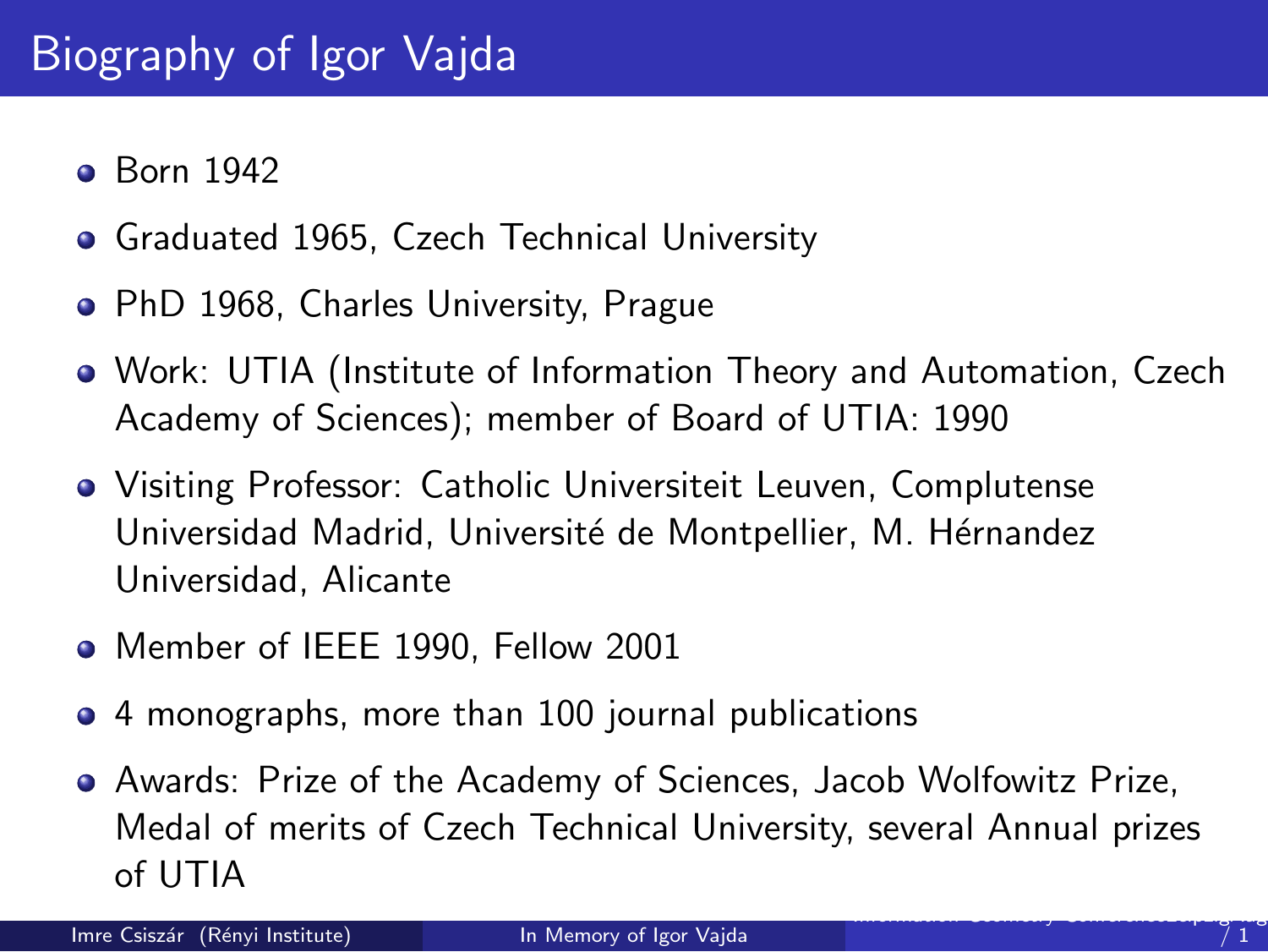## Subject of this memorial lecture

Igor Vajda's contribution to "distances" of probability distributions (PD's) and their statistical applications

- a major direction of his research
- o of main interest for this audience
- also in the speaker's research interest

Primarily: f-divergences in general, and their subclass called power divergences

Secondarily: other distances not in this class, as Bregman distances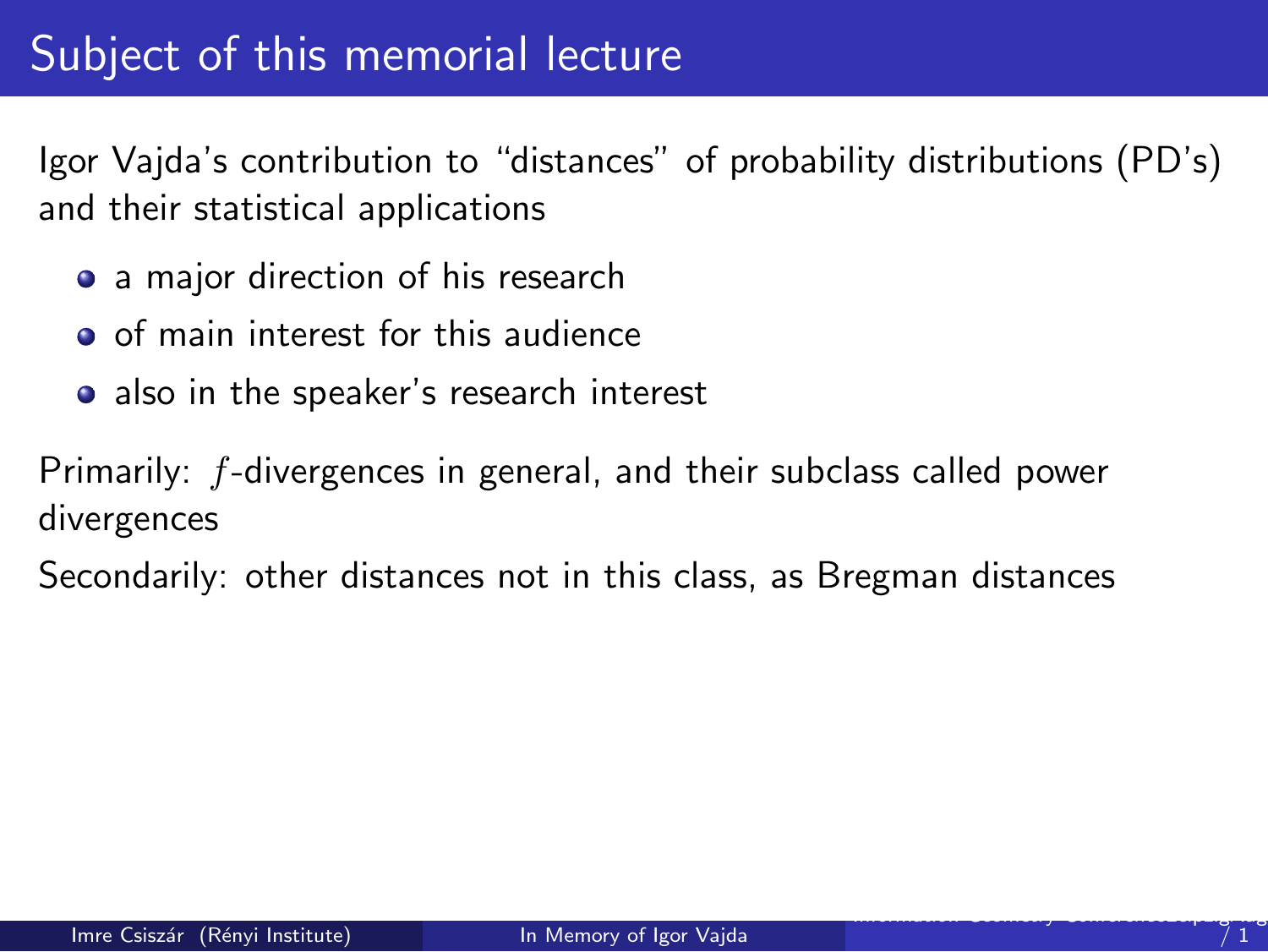# f-divergence  $D_f(P||Q)$

f any convex function on  $(0, \infty)$ . The conventions

$$
f(0) \stackrel{\triangle}{=} \lim_{u \downarrow 0} f(u), \quad 0f\left(\frac{0}{0}\right) \stackrel{\triangle}{=} 0, \quad 0f\left(\frac{u}{0}\right) \stackrel{\triangle}{=} u \lim_{t \to \infty} \frac{f(t)}{t}
$$

make  $vf(u/v)$  convex, lower semicontinuous on  $[0,\infty)^2$ . For PD's P, Q on a set **X** (endowed with a  $\sigma$ -algebra)

$$
D_f(P\|Q) \stackrel{\triangle}{=} \left\{ \begin{array}{cc} \sum q_i f(\frac{p_i}{q_i}) & \text{discrete case} \\ \int q f(\frac{p}{q}) \mathrm{d} \mu & p \stackrel{\triangle}{=} \frac{\mathrm{d}P}{\mathrm{d} \mu} & q \stackrel{\triangle}{=} \frac{\mathrm{d}Q}{\mathrm{d} \mu} & \text{general case}; \end{array} \right.
$$

does not depend on the dominating measure, one may take  $\mu = P + Q$ . [Csiszár 1963, 67, Ali-Silvey 1966; books: Liese-Vajda, Teubner 1987, Vajda, Kluwer 1989.]

Definition makes sense beyond PD's but not considered here.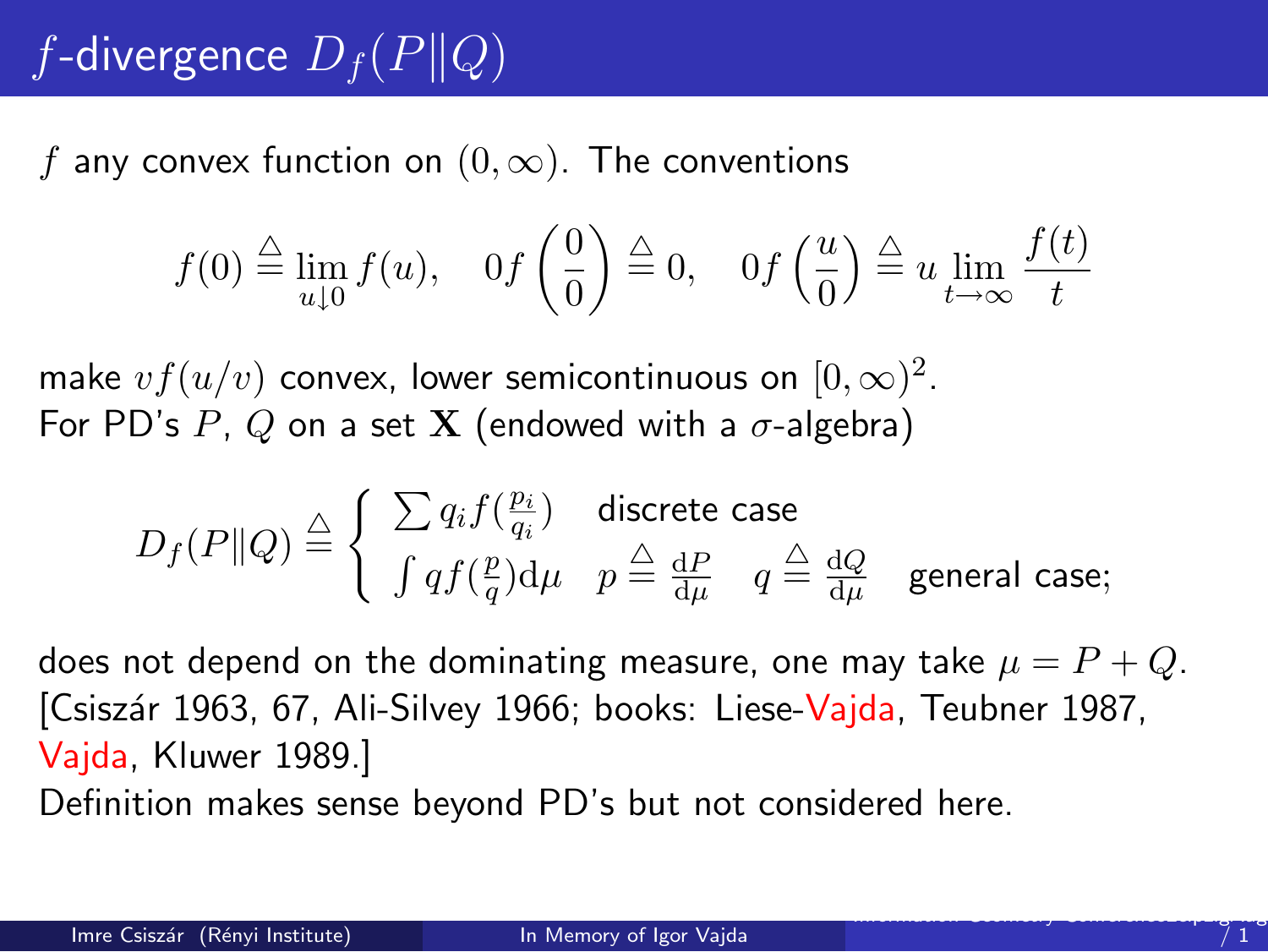## Properties of f-divergences

Unless stated otherwise,  $f(1) = 0$ , and strict convexity at 1 are assumed.

$$
0 \le D_f(P||Q) \le f(0) + f^*(0), \quad f^*(t) \stackrel{\triangle}{=} tf\left(\frac{1}{t}\right).
$$

First equality iff  $P = Q$   $(D<sub>f</sub>$  is a "distance") Second equality, for strictly convex  $f$  with  $f(0) + f^*(0) < \infty$ : iff  $P \perp Q$ .  $D_f(Q||P) = D_{f^*}(P||Q).$ 

Data processing inequality, for partitions  $\mathcal{A} = (A_1, \ldots, A_k)$  of **X**:

$$
D_f(P^{\mathcal{A}} \| Q^{\mathcal{A}}) \leq D_f(P \| Q), \text{ where } P^{\mathcal{A}} \triangleq (P(A_1), \ldots, P(A_k)).
$$

 $\sum \delta(p_i, q_i)$ . Pardo-Vajda 1997: Characterizes f-divergences among distances of form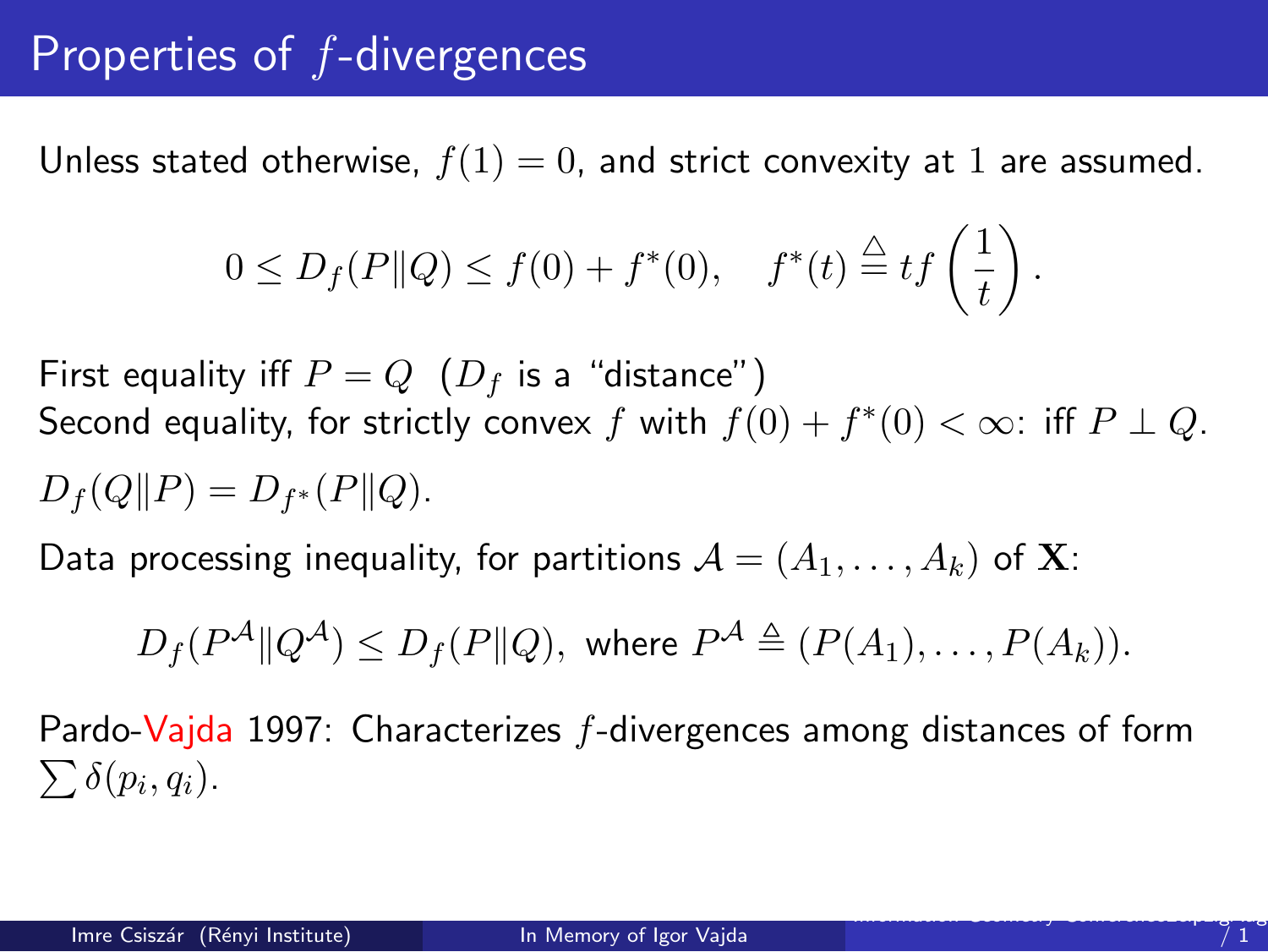#### **Examples**

- Kullback I-divergence (relative entropy)  $D(P||Q)$ :  $f(t) = t \log t$
- Power divergences  $D_{\alpha}(P||Q) \stackrel{\triangle}{=} c_{\alpha}(\sum p_i^{\alpha}q_i^{1-\alpha} 1)$ :  $f(t) = c_{\alpha}(t^{\alpha} 1)$ (Perez 1967 with  $c_{\alpha} = \frac{1}{\alpha - 1}$ ; Cressie-Read 1984 and Liese-Vajda 1987 with  $c_{\alpha} = \frac{1}{\alpha(\alpha-1)}$ , admitting inclusion of  $D(P\|Q)$  and  $D(Q\|P)$  as limits for  $\alpha \rightarrow 1$  or 0.)
	- The order- $\alpha$  divergence of Rényi 1961 is a function of  $D_{\alpha}(P||Q)$ .

$$
\alpha = 2: \qquad \text{Pearson's } \chi^2 \qquad \sum \frac{p_i^2}{q_i} - 1 = \sum \frac{(p_i - q_i)^2}{q_i}
$$
\n
$$
\alpha = 1/2: \qquad \text{Hellinger} \qquad 2(1 - \sum \sqrt{p_i q_i}) = \sum (\sqrt{p_i} - \sqrt{q_i})^2
$$
\n
$$
\text{• } \chi^{\alpha}(P, Q) \stackrel{\triangle}{=} \sum |p_i - q_i|^{\alpha} q_i^{1-\alpha} \text{ of Vajda 1972: } f(t) = |t - 1|^{\alpha}, \ \alpha \ge 1
$$
\n
$$
\alpha = 1: \ \chi^1(P, Q) = |P - Q| \stackrel{\triangle}{=} \sum |p_i - q_i|, \ \text{variation distance}
$$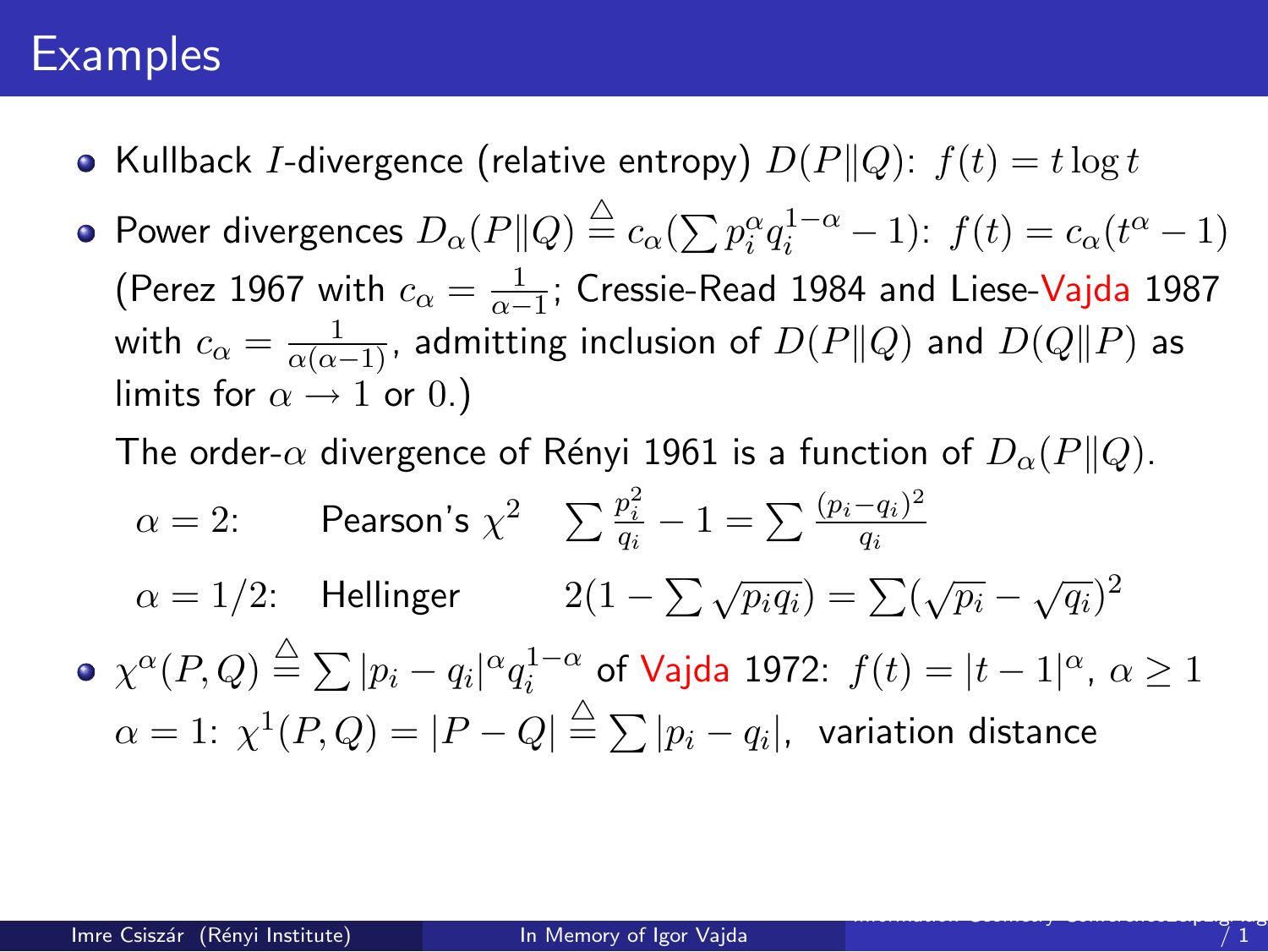Here, Vajda's first and last contributions to this subject are mentioned.

**V**ajda 1970: sharpened the "Pinsker inequality"  $D(P||Q) \geq \frac{1}{2}$  $\frac{1}{2}|P-Q|^2$  by adding a fourth power term.

Vajda 1972: lower and upper bounds to  $D_f(P||Q)$  in terms of  $|P - Q|$ , using that the minimum of  $D_f(P||Q)$  subject to  $|P - Q| = V$  is attained for PD's on a two-point set. The minimum of  $vf\left(\frac{u}{v}\right)$  $\frac{u}{v}$ ) +  $(1-v)f\left(\frac{1-u}{1-v}\right)$  $rac{1-u}{1-v}$ subject to  $2(u - v) = V$  has since been called Vajda' tight lower bound.

Harremoöes -Vajda 2010: Given convex functions  $f, g$ , the range of the map  $(P, Q) \mapsto (D_f(P \| Q), D_g(P \| Q))$  is a convex set in  $\mathbb{R}^2$ . Each point in this set is achieved by PD's on a 4-point set, but not necessarily on a two-point set. Explicitly determined the range set for some pairs of divergences, including the power divergences of orders 2 and 3.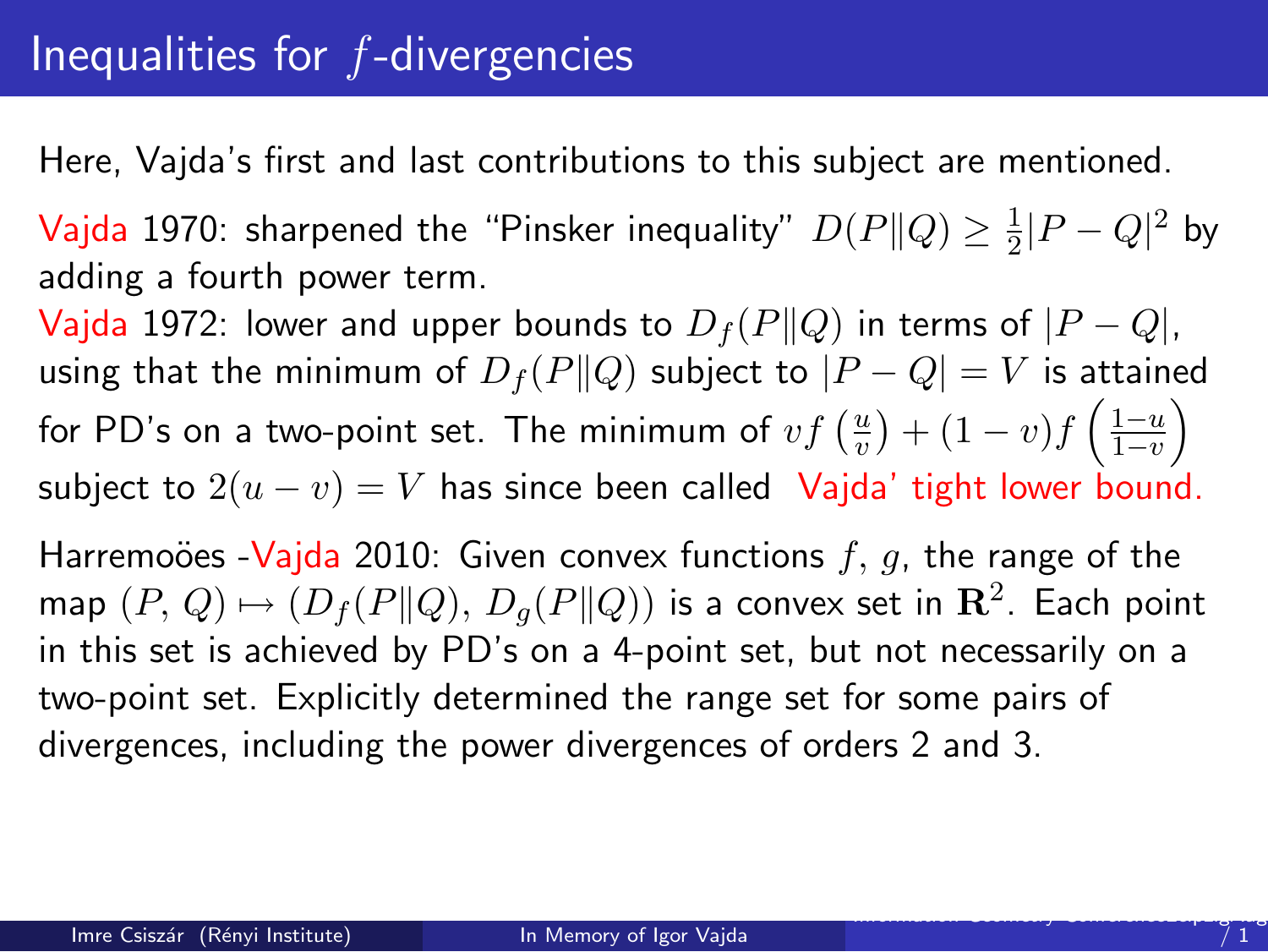## Metric divergences

No f-divergences except constant multiples of the variation distance are metrics (Khosravifard-Fooladivanda-Gulliver 2007).

Powers of f-divergences may be metrics, thus symmetric and satisfy the triangle inequality, such as Hellinger distance.

Csiszár-Fischer 1962: powers of symmetrized  $\alpha$ -divergences,  $0 < \alpha < 1$ . Kafka-Österreicher-Vincze 1991: If  $f = f^*$  and  $f(t)/(1-t^{\beta})^{1/\beta}$  is nondecreasing for  $t \in [0,1)$  then  $[D_f(P\|Q)]^{\beta}$  is a metric.

Osterreicher-Vajda 2003 and Vajda 2009: For each  $\alpha \in \mathbf{R}$ , the function

$$
f_{\alpha}(t) = \frac{\text{sign}\alpha}{1-\alpha} \left[ (t^{1/\alpha} + 1)^{\alpha} - 2^{\alpha - 1}(t+1) \right] \quad \alpha \neq 0, 1
$$

$$
f_1(t) = t \log t + (t+1) \log \frac{2}{t+1}
$$
  $f_0(t) = \frac{1}{2}|t-1|$ 

is convex, meets above condition with  $\beta = 1/2$  or  $1/\alpha$  if  $\alpha \le 2$  or  $> 2$ . The special cases  $\alpha = -1, 0, 1, 2$  give well-known f-divergences.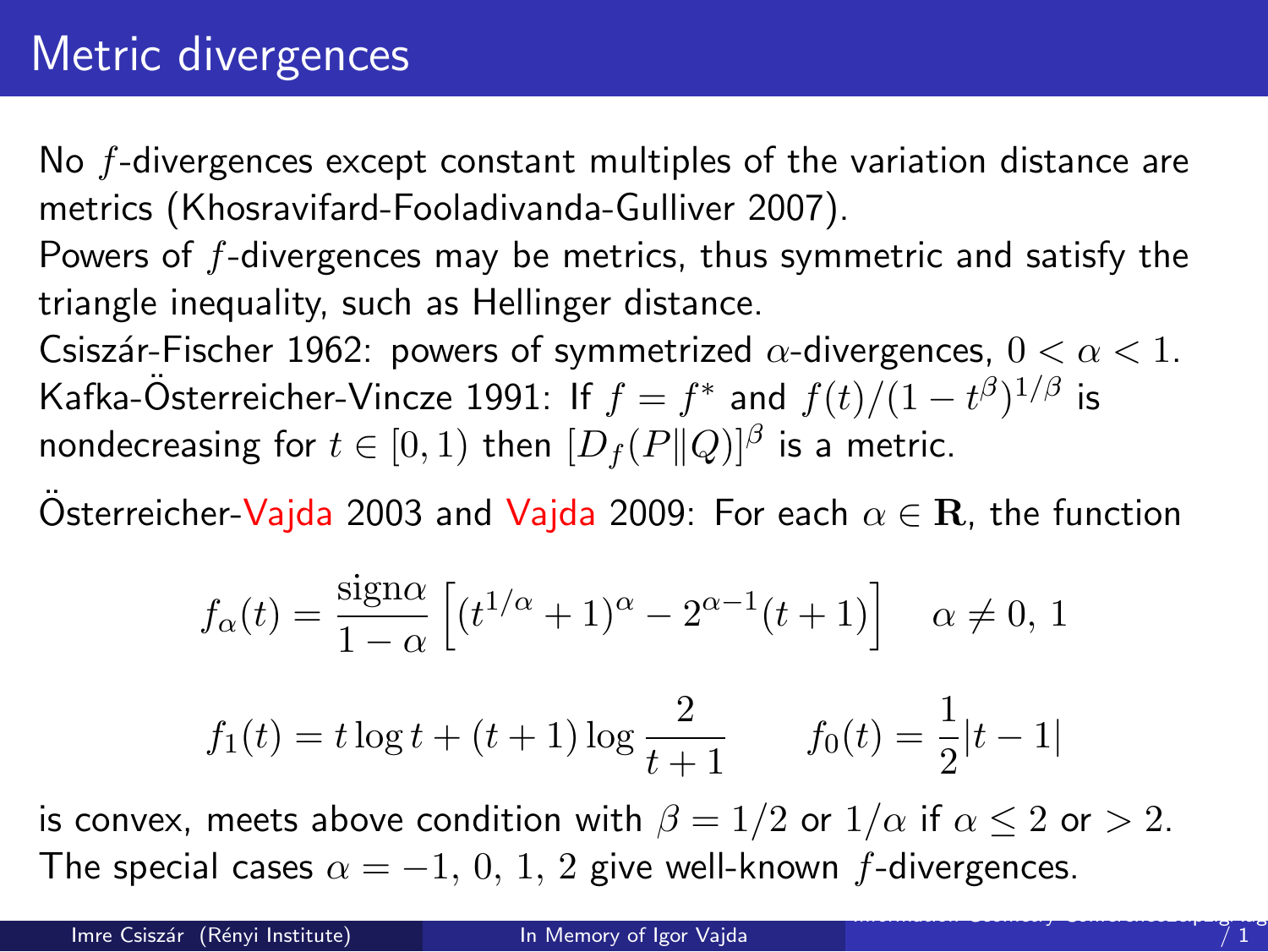## Chernoff distance and error probability

Given: finite family  $\{P_{\vartheta}, \vartheta \in \Theta\}$  of PD's on **X** and prior distribution on  $\Theta$ ; observed: **X**-valued random variables  $X_1, \ldots, X_n$ , conditionally i.i.d. on the condition  $\vartheta = i$  with distribution  $P_i.$ 

Estimator of  $\vartheta$ : mapping  $d: \mathbf{X}^n \to \Theta$ . Error probability  $e = Pr{d(X_1, ..., X_n) \neq \vartheta}$  is minimized by Bayes estimator:  $d(X_1, \ldots, X_n)$  equals an  $i \in \Theta$  with largest posterior probability  $Pr{\lbrace \vartheta = i | X_1, ..., X_n \rbrace}$ .

Chernoff 1952: For  $\Theta = \{1, 2\}$ 

$$
\lim_{n \to \infty} \frac{1}{n} \log(e_{\text{Bayes}}) = \log \inf_{0 < \alpha < 1} \int p_1^{\alpha} p_2^{1-\alpha} \, \mathrm{d}\mu \stackrel{\triangle}{=} -D_{\text{Ch}}(P_1, P_2).
$$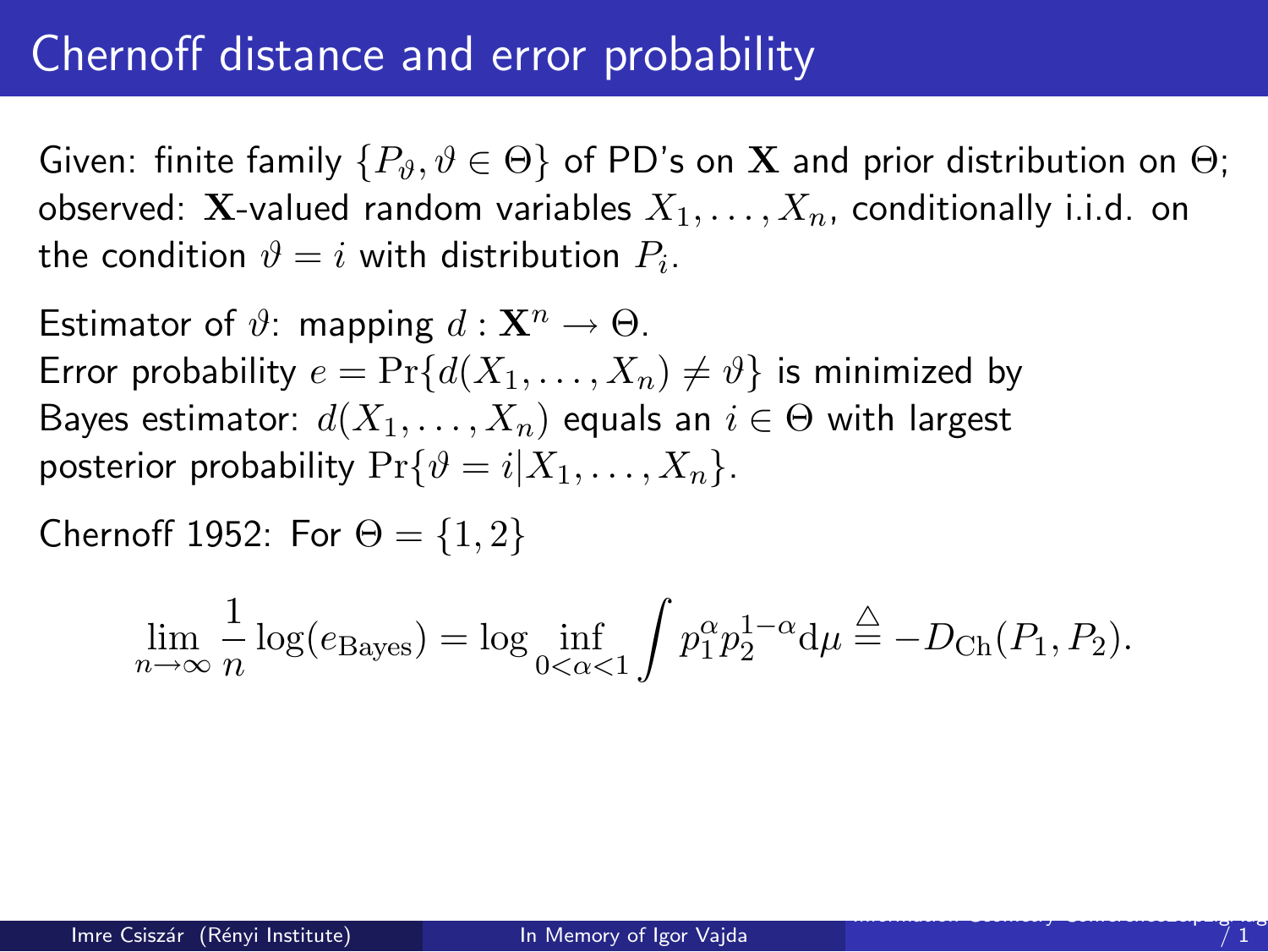#### Further results on Bayes error

Vajda 1967: the Bayes error is exponentially small even in non-i.i.d. cases (exact exponent not specified)

Rényi 1969, Vajda 1969: Chernoff's result holds also for the conditional entropy  $H(\vartheta|X_1,\ldots,X_n)$  in the role of  $\log e_{\text{Bayes}}$ . Vajda 1969 also addressed the case  $\Theta = \{1, \ldots, k\}$ , replacing the Chernoff distance  $D_{\rm Ch}(P_1,P_2)$  by  $\min_{i\neq j} D_{\rm Ch}(P_i,P_j)$ .

Vajda 1970 filled mathematical details; in the definition of  $D_{\text{Ch}}(P_1, P_2)$ one can take

$$
\min_{0\leq\alpha\leq 1}\int_{p_1p_2>0}p_1^{\alpha}p_2^{1-\alpha}{\rm d}\mu,
$$

restriction needed for not mutually absolutely continuous  $P_1, P_2$ .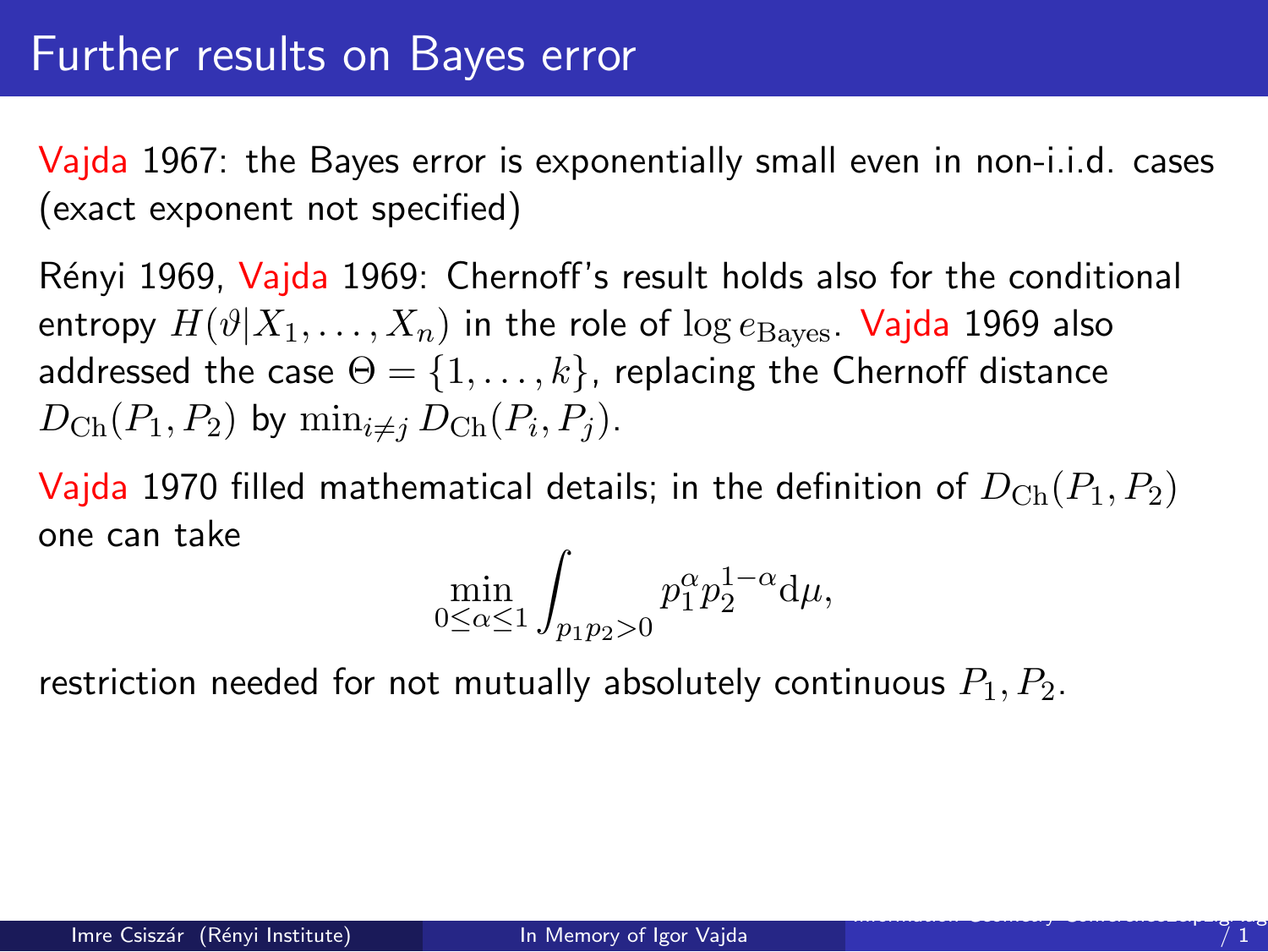### Divergence-based estimation and testing

Observing i.i.d. random variables  $X_1, \ldots, X_n$  whose commmon distribution is an unknown member of a family  $\{P_{\vartheta}, \vartheta \in \Theta\}$  of PD's on **X**, one expects that the unkown distribution is close to the empirical disrtibution  $\hat{P}_n$  of the sample  $(X_1,\ldots,X_n)$ . This suggest the estimate

$$
\hat{\vartheta} \triangleq \operatorname{argmin}_{\vartheta} D_f(\hat{P}_n \| P_{\vartheta}) \quad (f(t) = t \log t \Rightarrow MLE).
$$

If it is a hypothesis to be tested that the commmon distribution of the  $X_i$ 's indeed belongs to the family  $\{P_\vartheta,\vartheta\in\Theta\}$ , a natural acceptance criterion is  $\inf_{\vartheta} D(\hat{P}_n || P_{\vartheta}) \leq c_n$ , for suitable  $c_n \downarrow 0$ .

 $f(t) = t^2 - 1$  or  $t \log t$  give the classical  $\chi^2$  and likelihood ratio tests. Liese-Vajda 1987 provide examples that other f-divergence tests may have larger power against some alternatives.

Tests of this kind are directly applicable only in the discrete case. Ways to overcome this problem will be discussed later.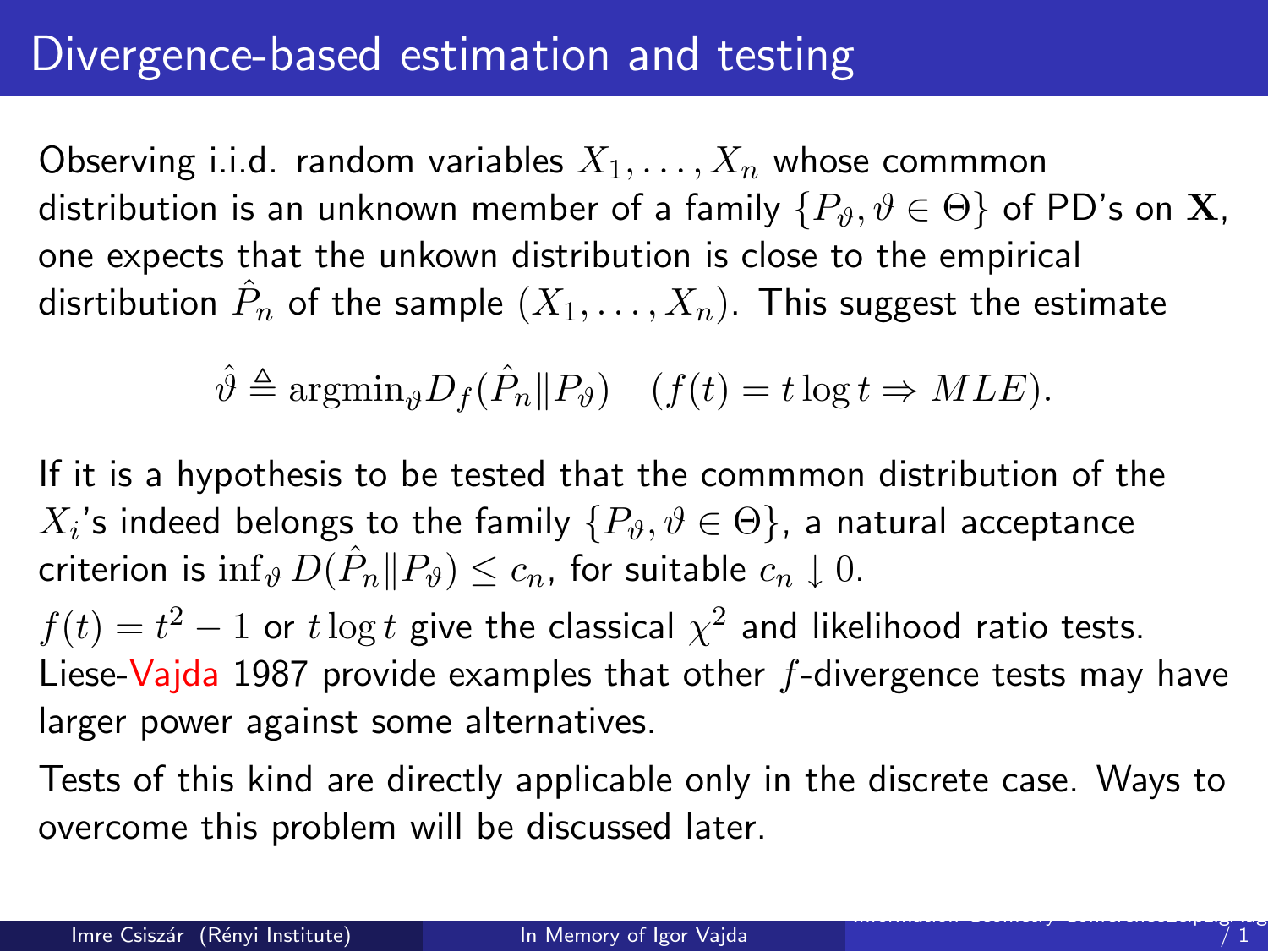# f-divergence tests

Provided that the  $f$ -estimate  $\hat{\vartheta} \triangleq \mathrm{argmin}_{\hat{\vartheta}} D_f(\hat{P}_n \| P_{\vartheta})$  is well defined, the test statistic  $\inf_{\vartheta}D(\hat{P}_n\|P_\vartheta)$  equals  $D_f(\hat{P}_n\|P_{\hat{\vartheta}}).$  Modified versions of that statistic are also used, with  $\hat{\vartheta}$  minimizing  $\tilde{f}$ -divergence for some  $\tilde{f} \neq f$ . For example,  $\chi^2$  test may be used with MLE  $\hat{\vartheta}.$ 

Tests of this kind were studied by Cressie-Reed 1984, concentrating on power divergences.

Menandez-Morales-Pardo-Vajda 1995 studied asymptotic distributions of such test statistics in a general setting, also including previously not considered scenarios where  $\hat{P}_n$  is not necessarily an empirical distribution (but the average of several ones). They also addressed the choice of  $f$ , concentrating on power divergences, extending results of Cressie-Reed.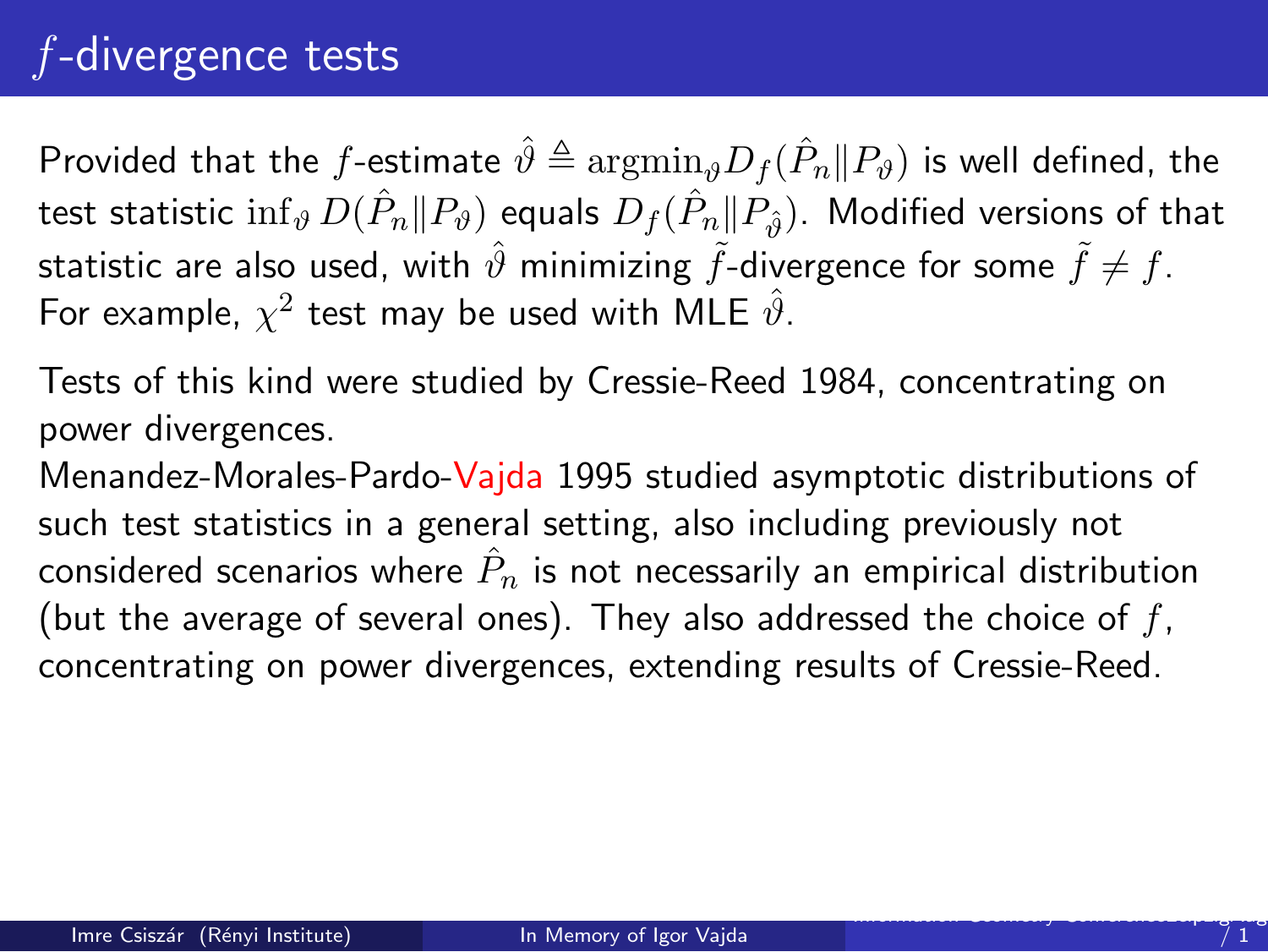## Convergence of quantized f-divergences

What sequences of partitions  $\mathcal{A}_n = (A_{n1}, \ldots, A_{nk_n})$  of  $\mathbf X$  yield

$$
\lim_{n \to \infty} D_f(P^{\mathcal{A}_n} \| Q^{\mathcal{A}_n}) = D_f(P \| Q). \qquad (*)
$$

Gelfand-Yaglom 1957, Perez 1957: For I-divergence  $(f(t) = t \log t)$ ,  $(*)$ holds if the partitions  $\mathcal{A}_n$  are refining and  $\frac{\text{d}P}{\text{d}(P+Q)}$  is measurable with respect to the smallest  $\sigma$ -algebra containing each  $A_{nk}$  (thus the latter  $\sigma$ -algebra is  $(P, Q)$ -sufficient).

Vajda 1972,1973: same proof works for any  $f$ , also for Fisher information. Given a dominated family of PD's  $\{P_{\vartheta}, \vartheta \in \Theta\}$ , where  $\Theta \subset \mathbf{R}$  is an open interval, denote  $\frac{\text{d}P}{\text{d}\mu}=p_\vartheta$ ,  $\frac{\partial}{\partial \vartheta}p_\vartheta=\dot{p}_\vartheta.$  Fisher information is defined by

$$
I(\vartheta) \triangleq \int (\dot{p}_{\vartheta}/p_{\vartheta})^2 p_{\vartheta} d\mu, \quad I^{\mathcal{A}}(\vartheta) \triangleq \sum (\dot{P}_{\vartheta}(A_i)/P_{\vartheta}(A_i))^{2} P_{\vartheta}(A_i).
$$

Vajda 1973 also considered  $I_{\alpha}(\vartheta)$ , replacing 2 by  $\alpha > 1$ .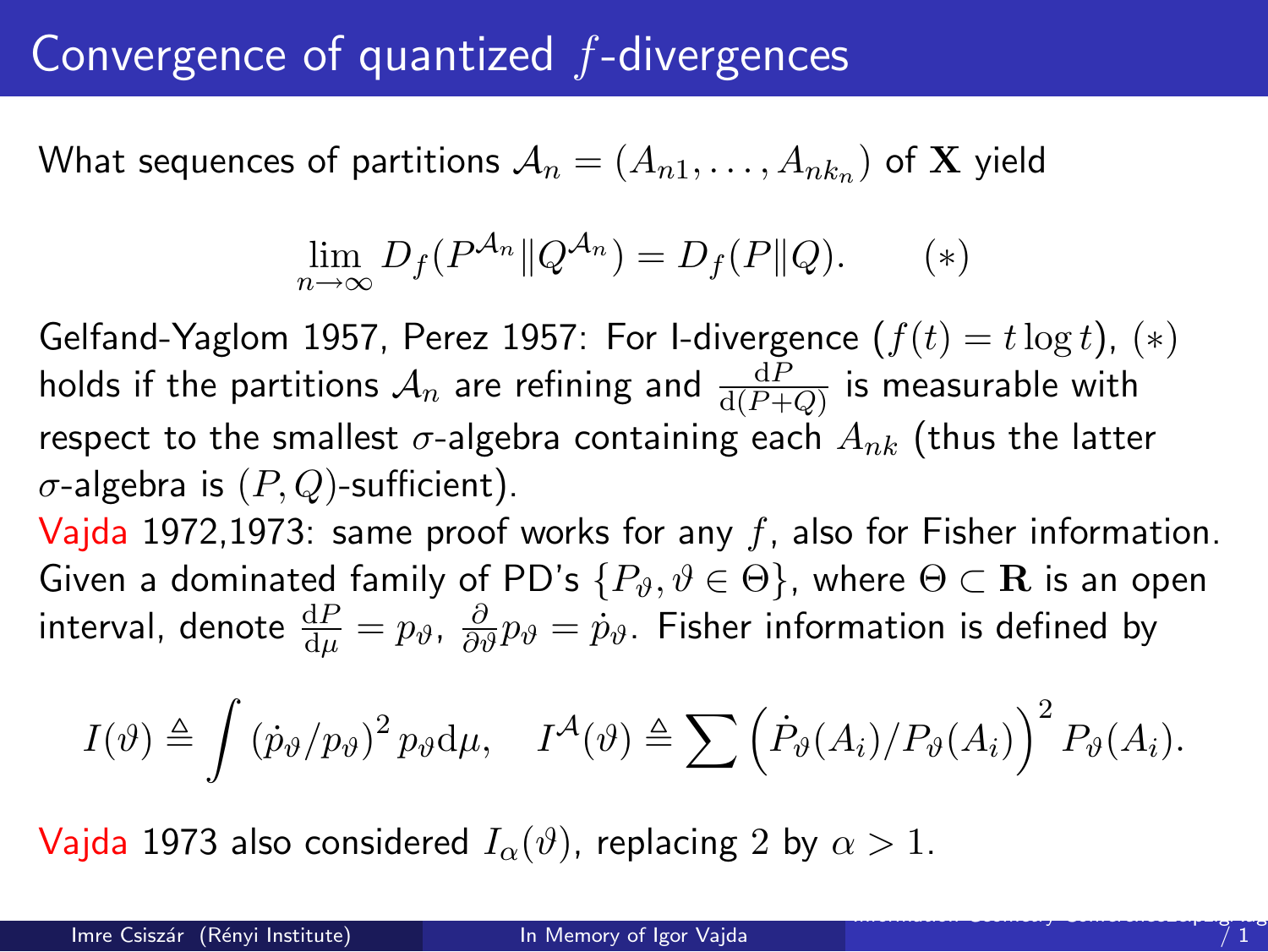## Convergence of quantized f-divergences, continued

Partition sequences occurring in applications seldom have the refining property. A general sufficient condition for  $(*)$  appears in Csiszár 1973. Vajda 2002: For  $X = R$  and (Lebesgue) absolutely continuous P and Q, (\*) holds providing for each  $x \in \mathbf{R}$  the length of  $A_n(x)$ , the interval  $A_{ni}$ containing x, goes to 0 as  $n \to \infty$ .

An analogous result for (generalized) Fisher information also holds. These results are extended also to  $\mathbf{X}=\mathbf{R}^d$  and rectangle partitions.

Berlinet-Vajda 2006: If  $\{x : q(x) > 0\}$  is an open interval then the condition  $\max_i Q(A_{ni}) \to 0$  as  $n \to \infty$  implies (\*) for each  $P \ll Q$ . This condition is also necessary for  $(*)$  when  $D_f(P||Q) < \infty$ . Strong results are proved also on the speed of convergence in  $(*)$ , for the case of  $\chi^2$ -divergence and partitions into nearly  $Q$ -equiprobable intervals.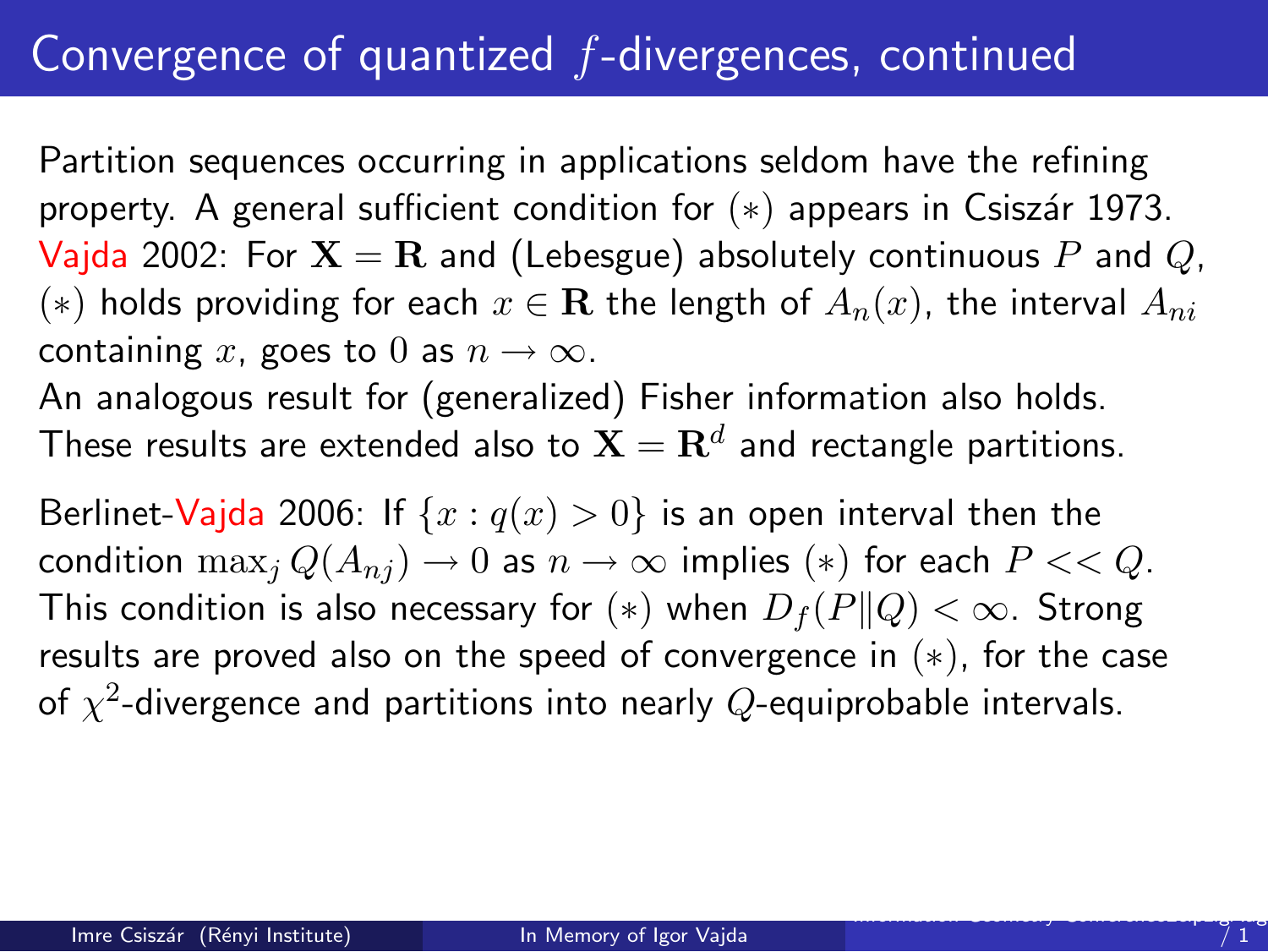## f-divergence test, continuous case

The problem of testing a (simple) hypothesis given by a continuous distribution Q on R may be reduced to that when Q is the uniform distribution on  $(0, 1)$ . Partitioning  $(0, 1)$  into intervals  $A_{ni} = (a_{i-1}, a_i]$ ,  $j = 1, \ldots, k = k_n$ , consider the f-divergence statistic

$$
T_n \triangleq nD_f(Q||\hat{P}_n) = n \sum_{j=1}^k Q(A_{nj}) f\left(\frac{\hat{P}_n(A_{nj})}{Q(A_{nj})}\right)
$$

It is convenient to take partitions into intervals either of equal  $Q$ -measure (length), or of equal  $\hat{P}_n$ -measure  $\frac{1}{n}|\{i : X_i \in A_{nj}\}|$ .

In the first case the statistic  $T_n$  reduces to standard ones (for usual choices of f) whose asymptotic behavior is, on a basic level, well understood. On the next slide, a more refined problem is considered.

.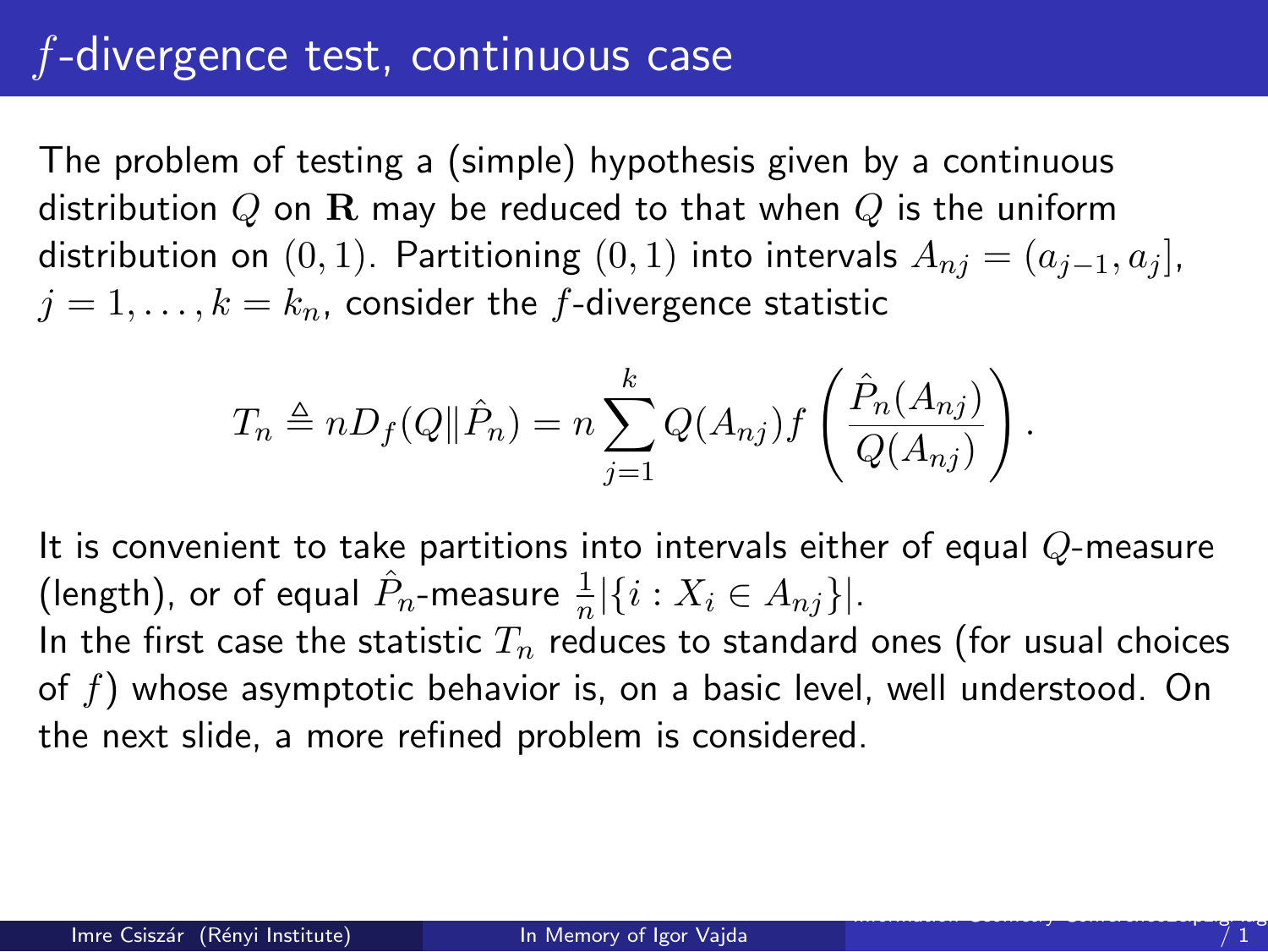## Bahadur efficiency of power divergence tests

Consider the previous hypothesis testing problem, using partitions into intervals of equal  $Q$ -measure (length). This leads to testing the (simple) hypothesis that the common distribution of i.i.d. random variables  $X_1, \ldots, X_n$  with values in  $\{1, \ldots, k\}$  is uniform, via the f-divergence test statistic

$$
D_f(\hat{P}_n||Q) = \sum_{j=1}^k Q(j)f\left(\frac{\hat{P}_n(j)}{Q(j)}\right) = \frac{1}{k} \sum_{j=1}^k f\left(\frac{k}{n} | \{i : X_i = j\} | \right).
$$

Harremoës-Vajda 2008 compared such tests with different functions  $f<sub>i</sub>$ concentrating on power divergences with different  $\alpha$  (admitting k grow with n, subject to  $k/n \rightarrow 0$ ). Extending a result of Quine-Robinson 1985 for  $\alpha = 1$  versus  $\alpha = 2$ , they showed that any  $\alpha \in (0, 1]$  is infinitely more Bahadur efficient than any  $\alpha > 1$ .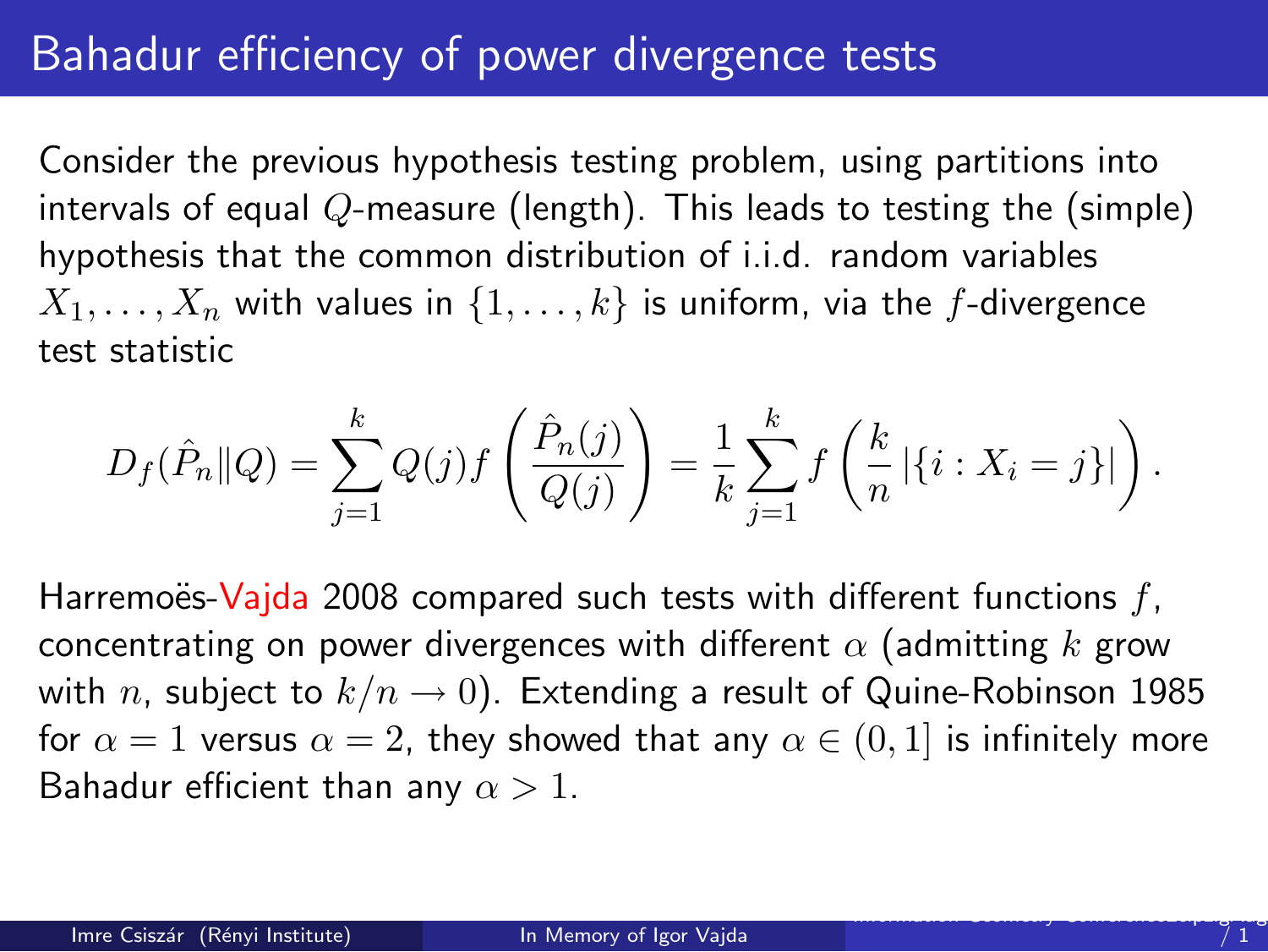# f-divergences and spacings

Returning to the previous hypothesis testing problem, here take partitions into intervals of equal  $\hat{P}_n$ -measure.

Denote the ordered sample by  $Y_1, \ldots, Y_n$ , set  $Y_0 = 0$ , suppose  $m = n/k$  is an integer. Then  $A_{nj} = (Y_{m(j-1)}, Y_{mj})$ , where  $Y_n$  is replaced by 1, and

$$
T_n = m \left[ \sum_{j=1}^{k-1} f(k(Y_{mj} - Y_{m(j-1)})) + f(k(1 - Y_{m(k-1})) \right].
$$

Statisics based on "spacings"  $Y_j - Y_{j-1}$  or " m-spacings"  $Y_{mj} - Y_{m(j-1)}$ are frequently used to test uniformity, on an intuitive background.

Morales-Pardo-Vajda 2003, Vajda-van der Meulen 2006, Vajda 2007: the familiar test statistics using spacings are related to  $T_n$  above. Though formally not special cases of the latter, asymptotic equivalence has been demonstrated by them, and by Vajda-van der Meulen 2010.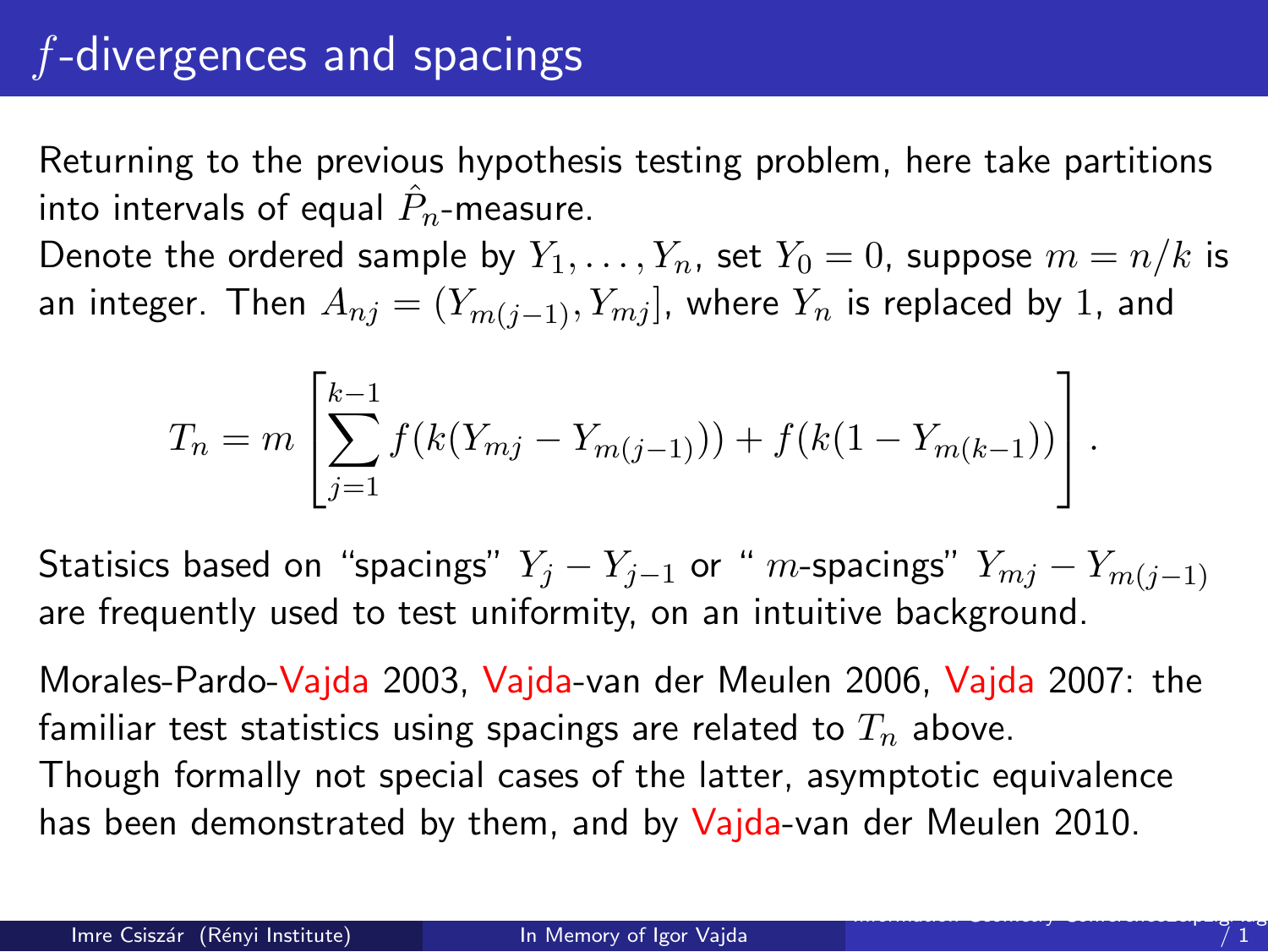## Barron's density estimator

The histogram estimate from an i.i.d. sample of a PD  $P$  on  $R$ , rather, of its density with respect to a given  $Q$ , is  $f_n(x) \triangleq \hat{P}^n(A_n(x))/Q(A_n(x)).$ Let the  $k_n$  intervals of the underlying partition  $A_n$  have equal Q-measure. Barron 1988 and Barron-Györfi-van der Meulen 1992 proposed mixing the histogram estimate with  $Q$ , giving weight  $\frac{k_n}{n+k_n}$  to  $Q$ . This yields an estimator consistent in reversed I-divergence, subject to  $D(P||Q) < \infty$ .

Berlinet-Vajda-van der Meulen 1998, Györfi-Liese-Vajda-van der Meulen 1998: consistensy in reversed  $\chi^2$  divergence, and in other  $f$ -divergences.

 $\mathsf{V}$ ajda-van der Meulen 1998,  $\mathsf{V}$ ajda 2001: The  $\chi^2$ -divergence of  $P$  from the Barron estimate goes to  $0$  at best rate if  $k_n$  is of order  $n^{1/3}$  (subject to regularity conditions). Vajda 2001 also addressed how to chose  $Q$ .

Beirant-Berlinet-Biau-Vajda 2002: Smooth Barron-type estimators.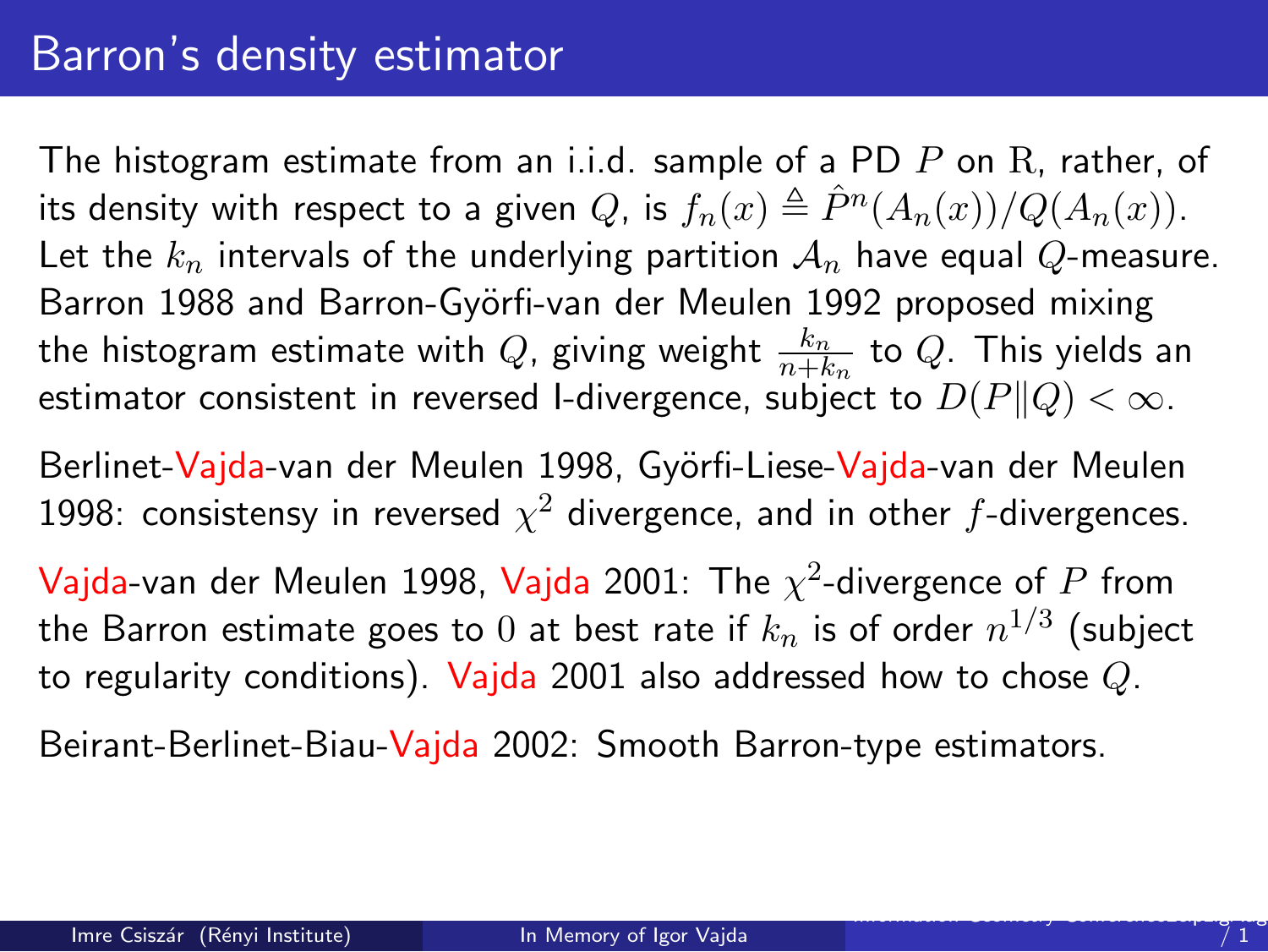## Regularized f-divergence

Statistical applications of f-divergence are facilitated by a "regularization" to get meaningful values for  $P \perp Q$ , retaining the original ones for  $P \equiv Q$ . Liese -Vajda 2006, Broniatowski-Keziou 2006, Broniatowski-Vajda 2009:

$$
\underline{D}_f(P,\tilde{P}||Q) \triangleq \int f'_+(\frac{\mathrm{d}P}{\mathrm{d}\tilde{P}})\mathrm{d}P + \int \left[ f(\frac{\mathrm{d}P}{\mathrm{d}\tilde{P}}) - f'_+(\frac{\mathrm{d}P}{\mathrm{d}\tilde{P}})\frac{\mathrm{d}P}{\mathrm{d}\tilde{P}} \right] \mathrm{d}Q \le D_f(P||Q)
$$

for  $P \equiv \tilde{P}$ , and any Q; equality if  $\tilde{P} = Q$ .

Given a family  $\{P_{\vartheta}, \vartheta \in \Theta\}$  of mutually absolutely continuous PD's, they suggested a modified  $f$ -divergence statistic, replacing  $D_f(P_\vartheta\|\hat{P}_n)$  either by  $\underline{D}_f(P_\vartheta,P_{\tilde{\vartheta}}\|\hat{P}_n)$  (for a fixed "escort parameter"  $\tilde{\vartheta})$  or by the supremum of the latter subject to  $\tilde{\vartheta}\in\Theta.$  This supremum is equal to  $D_f(P_\vartheta\|\hat{P}_n)$  in the discrete case, and is typically non-trivial also otherwise.

For  $f(t) = -\log t$ , both kinds of modified statistics yield the MLE.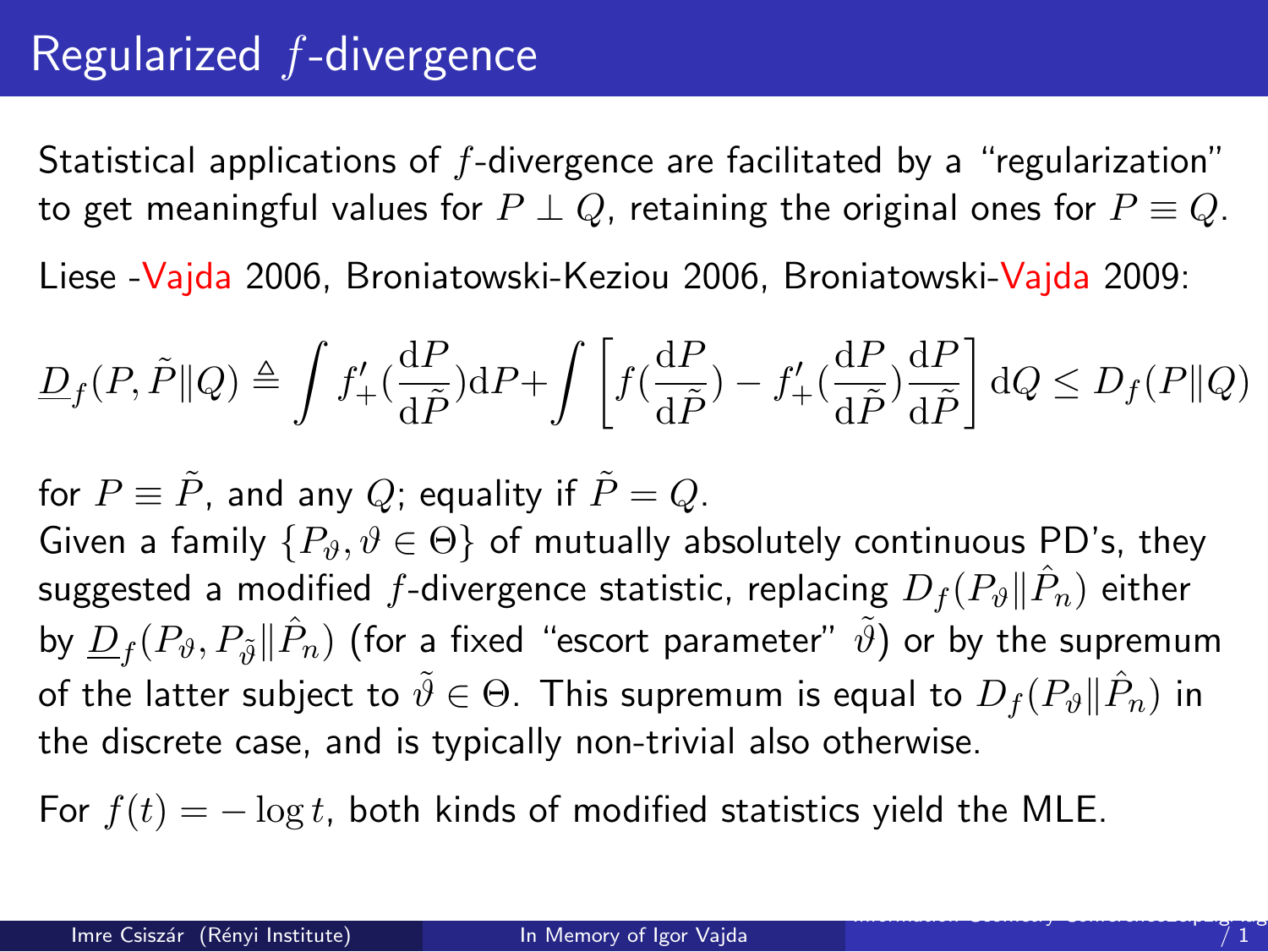## Other distances distances

A variant of Bregman (1967) distance, called scaled Bregman distance by Stummer-Vajda 2009: For PD's  $P$ ,  $Q$  dominated by  $M$  $B_f(P,Q|M) \triangleq \int \left[ f(\frac{dP}{dM}) - f(\frac{dQ}{dM}) - f'_{+}(\frac{dQ}{dM})(\frac{dP}{dM} - \frac{dQ}{dM}) \right] dM.$ They explicitly calculated  $B_f$ -distances for power functions  $f_\alpha$ , including  $\alpha = 0$  and 1, specifically for P, Q, M in an exponential family.

Broniatowsky-Vajda 2009 studied more general distances of PD's, of form  $\mathcal{D}_{\psi}(P,Q) \triangleq \int \psi(p,q) \mathrm{d}\mu$ , where  $\psi$  is any "decomposable" distance on  $(0, \infty)$ ,  $\psi(s,t) = \psi^0(s) + \psi^1(t) + \rho(s)t$ . They give rise to (generalized) M-estimators, whose theory is well developed (Vajda substantially contributed). This class contains the previous  $\underline{D}_f$ , Bregman distances, and the generalized power divergences of Basu et al. 1998, studied in detail.

Györfi-Vajda-van der Meulen 1996: Consistency of minimum Kolmogorov distance estimates.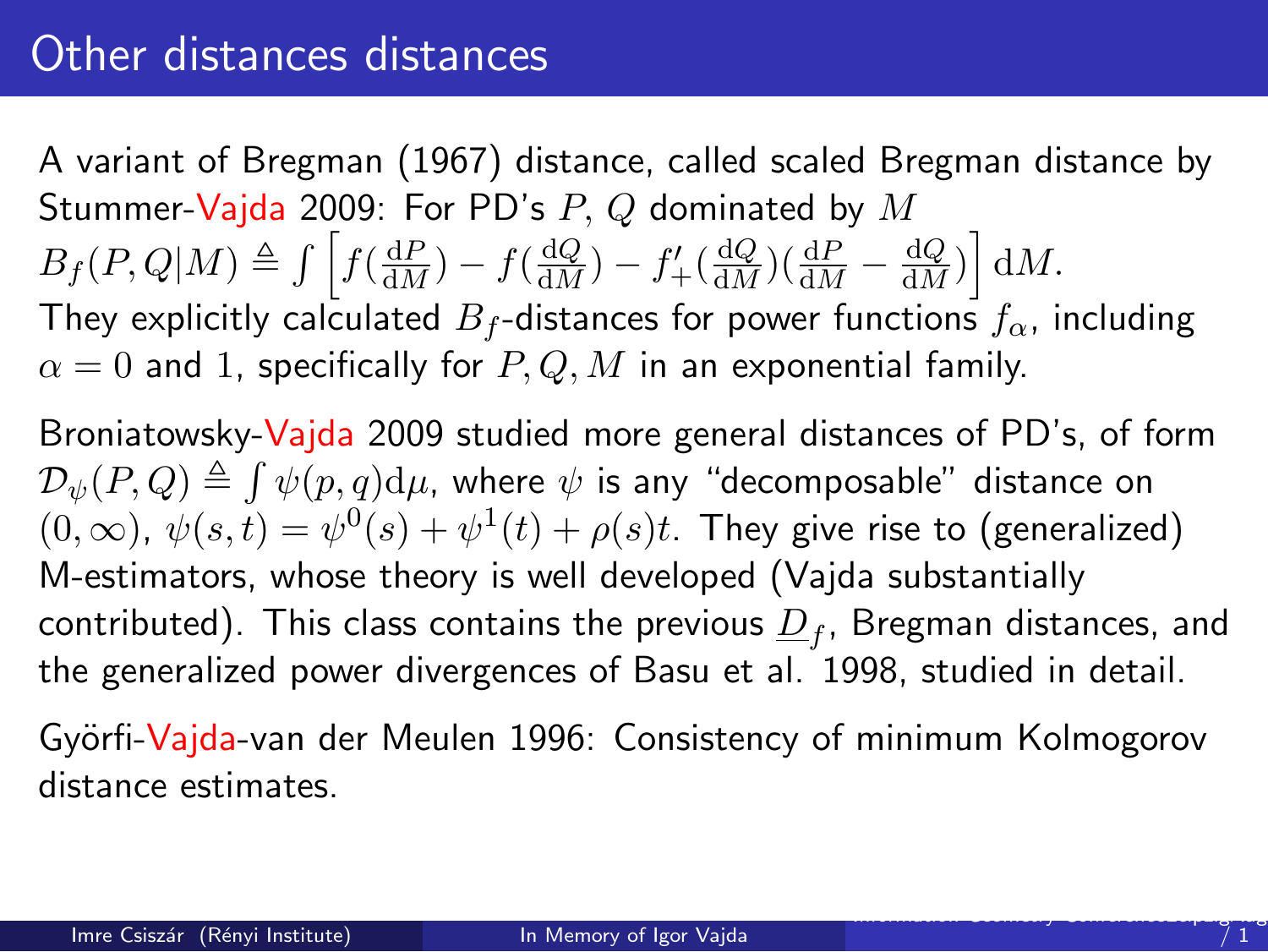ML estimators are typically efficient but not robust. Other estimators, including f-divergence based ones, may be preferable for robustness. Vajda paid substantial attention to robustness problems, computed influence functions for various statistics considerd by him. His interest in f-divergences was partially motivated by robustness considerations.

Broniatowski-Vajda 2009: The last family of distances studied there yields estimators that in some cases outperform the best robust estimators known before.

Gyorfi-Vajda 2001: Studied "blended statistics" of Lindsay 1994, corresponding to f-divergences with  $f(t) = (1-t)^2/[a + (1-a)t]$ , robust for  $0 < a < 1$  unlike the "extremal cases"  $\chi^2$  and reversed  $\chi^2$  $(a = 1/2)$  gives the divergence of Vincze 1981 and Le Cam 1986).